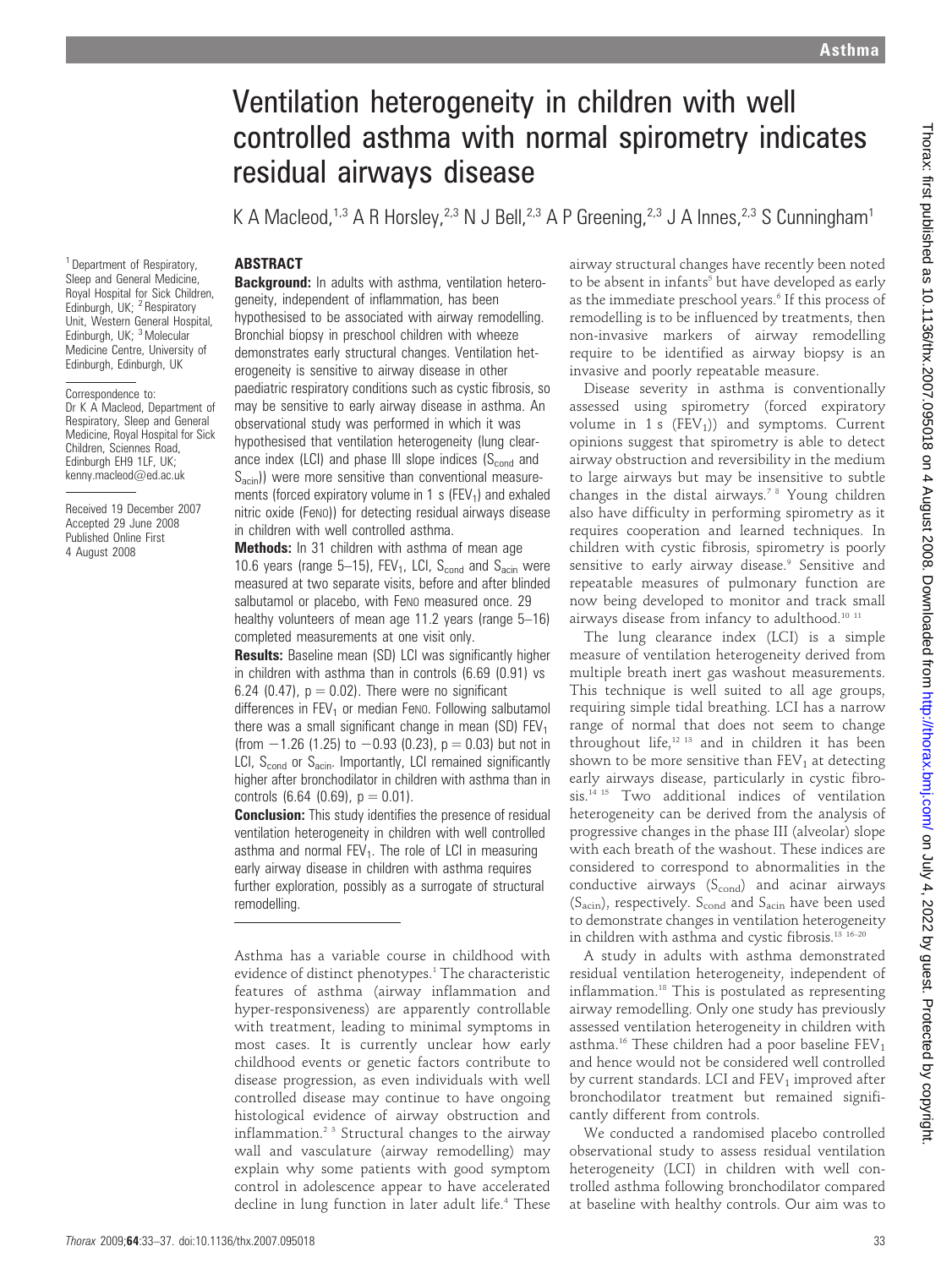assess whether residual ventilation heterogeneity, possibly representing evidence of airway remodelling, is present in children with well controlled asthma.

# **METHODS**

#### **Patients**

Children with asthma aged 5–16 years were recruited from those attending the Royal Hospital for Sick Children specialist asthma clinic. Inclusion criteria were known asthma diagnosed by a consultant respiratory paediatrician, no previous history of severe asthma requiring admission to intensive care and no increase in symptoms or any exacerbation requiring increased use of inhaled bronchodilator or systemic steroid treatment in the 4 weeks prior to testing. Age-matched healthy volunteers were recruited from patients attending for follow-up of stable upper limb fractures as well as children of hospital staff. Healthy volunteers had no history of recurrent wheeze, pertussis or tuberculosis; no previous diagnosis of asthma or previous use of asthma medication; no prematurity  $(<$ 34 completed weeks gestation); no neuromuscular weakness or bone disease likely to affect respiration; and no congenital cardiac disease requiring medication.

### Study design

Patients with asthma attended on two separate occasions 1 week apart. All patients took normal preventer medication on the day of testing but were asked to withhold short-acting  $\beta_2$ agonists for 6 h prior to testing. At each visit multiple breath washout (MBW) and standard spirometry were completed before and 20 min after inhaled salbutamol (200 µg metered dose inhaler (MDI), Allen and Hanburys, GlaxoSmithKline (GSK), UK) or placebo (propellant only MDI, Allen and Hanburys, GSK, UK). Both salbutamol and placebo were delivered via standard spacer (Aerochamber plus, GSK, UK). In addition, exhaled nitric oxide (FeNO) was measured at each visit after the first spirometry assessment. Patients were administered salbutamol or placebo in a randomised double-blind manner with the alternative intervention given at the second visit to ensure any variability in tests was valid. Salbutamol and placebo MDIs were masked by an independent person. The order of intervention was determined by sealed sequentially numbered opaque envelopes, also prepared independently of the study team.

Healthy volunteer subjects attended on one occasion to complete MBW, spirometry and FeNO with no intervention.

Approval for the study was given by the Lothian Research Ethics Committee.

## Multiple breath washout (MBW)

MBW was measured using the modified Innocor flow meter and side stream gas analyser (Innovision, Denmark) with the addition of a screen pneumotach (Hans Rudolph, USA), as previously validated for use in adults and children as young as 5 years of age.12 Briefly, subjects were suitably distracted and seated with a nose clip attached as they breathed 0.2% sulphur hexafluoride ( $SF<sub>6</sub>$ ) in medical air, supplied from a compressed gas cylinder (BOC, Hertford, UK) via a mouthpiece and flow past (bias flow) system until expired and inspired concentrations had equilibrated. The gas supply was then detached and patients breathed room air until the measured end-tidal  $SF_6$ concentration was 1/40th of the starting concentration (0.005%). Tidal breathing was used throughout the test, each

taking 5–10 min to complete. Washouts were repeated three times at each stage to obtain average values.<sup>17</sup>

Functional residual capacity (FRC) is derived from the total volume of expired tracer gas and starting gas concentration.<sup>21</sup> LCI is defined as the total cumulative expired volume (CEV) required to wash the tracer gas out to 1/40th of the starting value, divided by the measured FRC (CEV/FRC). In other words, LCI is the number of starting lung volume turnovers required to wash out the  $SF<sub>6</sub>$  to the predefined point and is raised in lungs with increased ventilation heterogeneity.

 $S_{\text{cond}}$  and  $S_{\text{acin}}$  were derived from plots of the phase III slope against lung turnover normalised for mean expired  $SF_6$ concentration over that portion of the corresponding breath. A full description of this technique is given by Verbanck et  $al^{22}$ Tidal volume was not restricted in our patients. In order to allow comparison of the data with published work in adults who were normally limited to breaths of 1 litre, individual normalised phase III slope values were corrected by multiplying by the breath volume before calculating  $S_{\text{cond}}$  and  $S_{\text{acin}}$ .<sup>13</sup> <sup>17</sup> Following this protocol, negative  $S_{\text{cond}}$  values are seen in both healthy volunteers and those with very mild disease. While this is biologically implausible in theory, negative values are seen in practice owing to variation in tidal volume throughout the washout and lack of progression of the normalised phase III slope. This is consistent with other studies in paediatric populations using a similar washout protocol.<sup>13</sup>

LCI, FRC, S<sub>cond</sub> and S<sub>acin</sub> are all quoted as the mean of at least two reproducible measurements out of three washouts. As a quality control measure, washouts were excluded if the measured FRC differed by more than 10% from both other repeats.17

## **Spirometry**

Spirometry (Easyone; nnd, Sweden or Micromedical, UK) was performed according to ARTP guidelines.<sup>23</sup> Measurements were performed standing up, without a noseclip. Three reproducible measures (defined according to ERS/ATS standards)<sup>24</sup> were required for a satisfactory result, with the best of three recorded. Standard deviation scores (z-scores) were calculated from the reference population residual standard deviation.<sup>25</sup>

## Exhaled nitric oxide

The fraction of expired nitric oxide (FeNO; parts per billion (ppb)) was measured using the online NioxMino analyser (Aerocrine, Sweden). This device requires the child to breathe in to full vital capacity through a mouthpiece, then to breathe out steadily against resistance. A single acceptable measurement was performed with a flow rate of  $5±5$  ml/s and exhalation time 6 s, according to ATS standards.<sup>26</sup> An upper limit of 20 ppb is considered abnormal.

## Statistical analysis

Data were analysed using Minitab Version 14 statistical software (Minitab, USA). Data are presented as mean with standard deviation (SD) unless otherwise stated. The Student t test for parametric data and Mann-Whitney test for nonparametric data were used for comparison of groups and effect of treatment. Correlations between two measures were assessed using Pearson correlation coefficient. Non-parametric paired comparisons were analysed using the two-sample Wilcoxon signed rank test. p Values  $< 0.05$  were considered significant.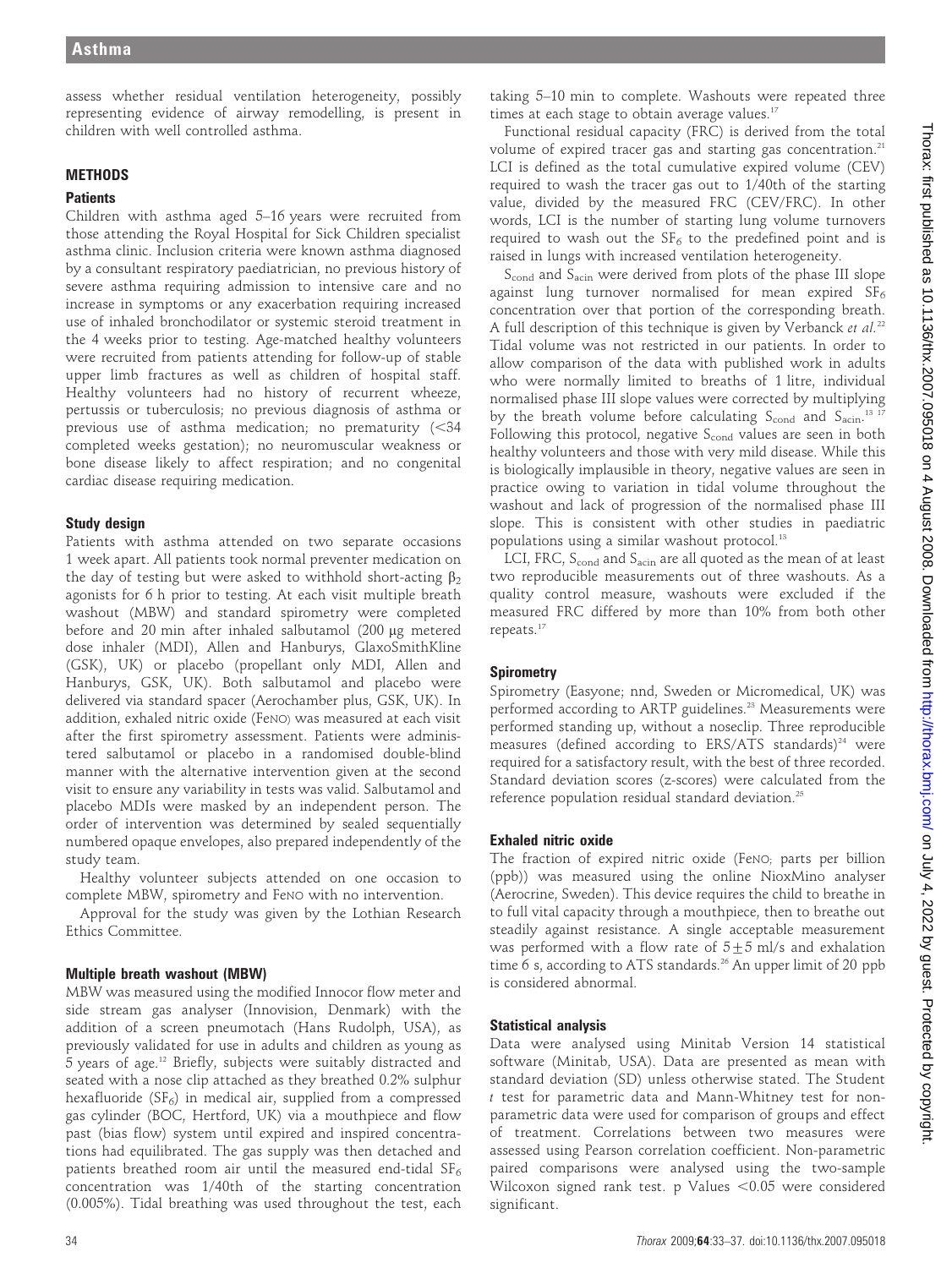|  | Table 1 Characteristics and baseline measurements of study subjects at first visit |  |  |  |  |  |  |  |  |
|--|------------------------------------------------------------------------------------|--|--|--|--|--|--|--|--|
|--|------------------------------------------------------------------------------------|--|--|--|--|--|--|--|--|

|                                             |                                                      | Asthmatic patients at |         |
|---------------------------------------------|------------------------------------------------------|-----------------------|---------|
|                                             | <b>Healthy controls</b>                              | first visit baseline  | p Value |
| Number                                      | 29 (28 for $S_{\text{cond}}$ and $S_{\text{acin}}$ ) | 31                    |         |
| Mean (range) age (years)                    | $11.1 (5 - 16)$                                      | $10.6(5-15)$          | 0.54    |
| Sex (M/F)                                   | 18/11                                                | 17/14                 |         |
| Medication at time of testing               |                                                      |                       |         |
| ICS                                         |                                                      | 6%                    |         |
| ICS+LABA                                    |                                                      | 52%                   |         |
| ICS+montelukast                             |                                                      | 42%                   |         |
| Atopy                                       |                                                      |                       |         |
| Positive skin prick testing to aeroallergen |                                                      | 58%                   |         |
| Eczema                                      |                                                      | 16%                   |         |
| Hay fever                                   |                                                      | 71%                   |         |
| Mean (range) height (cm)                    | 148 (118-180)                                        | 144 (110-186)         | 0.38    |
| Median (range) Feno (ppb)                   | $18(3 - 50)$                                         | $14(5-300)$           | $0.63*$ |
| Mean (SD) FEV <sub>1</sub> z-score          | $-0.69$ (0.88)                                       | $-1.09(1.28)$         | 0.16    |
| Range                                       | $-2.64 - 1.28$                                       | $-4.00 - 1.82$        |         |
| Mean (SD) LCI (CEV/FRC)                     | 6.24(0.47)                                           | 6.69(0.91)            | 0.02    |
| Range                                       | $5.14 - 7.05$                                        | $5.49 - 9.46$         |         |
| Mean (SD) S <sub>cond</sub> , Vt corrected  | 0.017(0.02)                                          | 0.026(0.02)           | 0.06    |
| Range                                       | $-0.03 - 0.06$                                       | $-0.01 - 0.09$        |         |
| Mean (SD) S <sub>acin</sub> , Vt corrected  | 0.12(0.06)                                           | 0.14(0.02)            | 0.23    |
| Range                                       | $0.02 - 0.29$                                        | $0.05 - 0.40$         |         |
| Mean (SD) Vt (I)                            | 0.55(0.24)                                           | 0.45(0.17)            | 0.07    |
| Range                                       | $0.19 - 0.99$                                        | $0.23 - 0.80$         |         |
| Mean (SD) FRC (I)                           | 2.14(1.02)                                           | 1.91(0.78)            | 0.31    |
| Range                                       | $0.80 - 4.51$                                        | $0.85 - 3.82$         |         |
| Mean (SD) Vd/Vt ratio                       | 0.27(0.06)                                           | 0.27(0.05)            | 0.89    |
| Range                                       | $0.13 - 0.37$                                        | $0.17 - 0.36$         |         |
|                                             |                                                      |                       |         |

Comparison of groups at baseline.

CEV, cumulative expired volume; FeNO, fraction of expired nitric oxide; FEV<sub>1</sub>, forced expiratory volume in 1 s; FRC, functional residual capacity; ICS, inhaled corticosteroid; LABA, long-acting  $\beta_2$  agonist; LCI, lung clearance index; S<sub>acin</sub>, S<sub>cond</sub>, phase III (alveolar) slope of the acinar and conductive airways, respectively; Vd, dead space; Vt, tidal volume. \*Mann-Whitney non-parametric test.

# RESULTS

### **Subjects**

Thirty-one patients with asthma of mean age 10.6 years (range 5–15) and 29 healthy volunteers of mean age 11.1 years (range 5–16) were recruited to the study. Five patients with asthma withdrew from the study after one visit (two suffered exacerbations and three were unable to find time to return). All participants completed the measurements without difficulty.

All patients with asthma were taking regular inhaled corticosteroids at the time of testing. 6% of patients were at step 2 of the BTS guidelines for paediatric asthma management<sup>27</sup> (regular inhaled corticosteroids 200-400 µg/day), 68% were on step 3 (regular inhaled corticosteroids 200-400 µg/day with long acting  $\beta_2$  agonist (LABA) or montelukast) and 26% were on step 4 (regular inhaled corticosteroids  $>400 \mu g/day \pm$ LABA or montelukast); 58% of patients had evidence of atopy (positive skin prick testing to aeroallergen with a history of hay fever and/or eczema).

#### Baseline data

Patient demographic characteristics and baseline measurements from the first attendance in the study are shown in table 1. Groups were matched for age, sex and height. The mean (SD) baseline  $FEV<sub>1</sub>$  z-score at the first visit was not statistically lower in the patients with asthma than in the controls  $(-1.09 \t(1.28))$ vs  $-0.70$  (0.88), p = 0.16). Both groups were within the normal range ( $\pm$ 1.96SD). There was also no difference in median

Table 2 Measurements before and 20 min after salbutamol in children with asthma compared with healthy controls

|                                    |                         | <b>Asthmatic children</b> |                 |                                                    |  |  |
|------------------------------------|-------------------------|---------------------------|-----------------|----------------------------------------------------|--|--|
|                                    | <b>Healthy controls</b> | <b>Pre-salbutamol</b>     | Post-salbutamol | p Value (post-<br>salbutamol vs<br>pre-salbutamol) |  |  |
| Mean (SD) FEV <sub>1</sub> z-score | $-0.69(0.88)$           | $-1.26$ (1.25)            | $-0.93(0.23)$   | 0.03                                               |  |  |
| Mean (SD) LCI                      | 6.24(0.47)              | 6.82(1.04)                | $6.64(0.69)$ *  | 0.12                                               |  |  |
| Mean $(SD)$ S <sub>cond</sub>      | 0.017(0.02)             | 0.027(0.02)               | 0.020(0.04)     | 0.19                                               |  |  |
| Mean $(SD)$ $S_{\text{acin}}$      | 0.12(0.06)              | 0.12(0.06)                | 0.14(0.10)      | 0.45                                               |  |  |

 $FEV_1$ , forced expiratory volume in 1 s; LCI, lung clearance index; S<sub>acin</sub>, S<sub>cond</sub>, phase III (alveolar) slope of the acinar and conductive airways, respectively.

\*Significant difference in post-salbutamol value compared with healthy controls ( $p = 0.01$ ).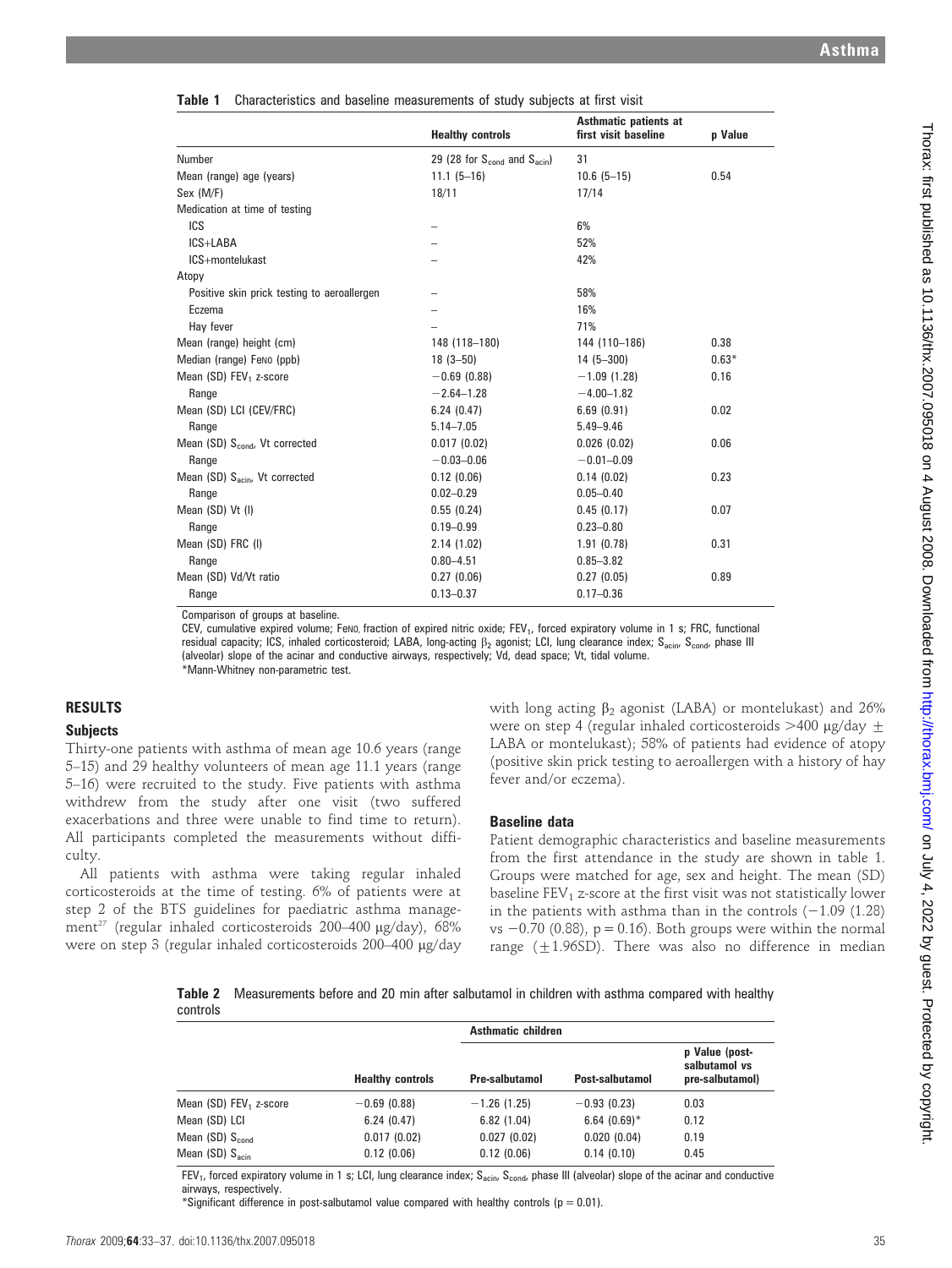|                                    | <b>Asthmatic children</b> |               |                                          |  |
|------------------------------------|---------------------------|---------------|------------------------------------------|--|
|                                    | Pre-placebo               | Post-placebo  | p Value (post-placebo<br>vs pre-placebo) |  |
| Mean (SD) FEV <sub>1</sub> z-score | $-1.036(1.14)$            | $-0.97(1.17)$ | 0.45                                     |  |
| Mean (SD) LCI                      | 6.69(1.01)                | 6.71(1.23)    | 0.83                                     |  |
| Mean (SD) $S_{cond}$               | 0.033(0.03)               | 0.033(0.02)   | 0.90                                     |  |
| Mean $(SD)$ $S_{\text{acin}}$      | 0.14(0.09)                | 0.16(0.12)    | 0.46                                     |  |

 $FEV_1$ , forced expiratory volume in 1 s; LCI, lung clearance index;  $S_{\text{acin}}$ ,  $S_{\text{cond}}$ , phase III (alveolar) slope of the acinar and conductive airways, respectively.

(range) FeNO (ppb) between children with asthma and controls  $(14 (5-300) \text{ vs } 18 (3-50), p = 0.63).$ 

Mean (SD) baseline LCI was higher in the asthmatic group than in the controls at visit  $1$  (6.69 (0.91) vs 6.24 (0.47),  $p = 0.02$ ), indicating greater overall ventilation heterogeneity. There was a trend towards higher  $S_{\text{cond}}$  in the asthma group, although this was not significant  $(0.026 (0.02)$  vs  $0.017 (0.02)$ ,  $p = 0.06$ ). There was no difference in  $S<sub>acin</sub>$  between the groups  $(0.14 \ (0.02)$  vs  $0.12 \ (0.06)$ ,  $p = 0.23$ ). There was no statistical difference in mean tidal volume, FRC or dead space (Fowler method) to tidal volume ratio (Vd/Vt).

There was no correlation between age and either LCI,  $S_{cond}$  or S<sub>acin</sub> in healthy volunteers or children with asthma. Increased LCI did not correlate with increased steroid dose or BTS step of asthma treatment.

At visit 1, prior to intervention, there was no correlation between LCI and  $FEV_1$  z-score in patients with asthma  $(r^2 = 0.11, p = 0.08)$ . There was a significant correlation between LCI and  $S_{\text{cond}}$  ( $r^2 = 0.41$ ,  $p < 0.001$ ) but not between LCI and  $S_{\text{acin}}$  ( $r^2 = 0.11$ ,  $p = 0.07$ ). This relationship between LCI and S<sub>cond</sub> was maintained at each time point on both visits. There were no significant correlations between FeNO and any of the measured physiological variables.

To assess repeatability of measurements in patients with asthma, within-subject coefficient of variation (CV, withinsubject standard deviation divided by population mean) was calculated for  $FEV_1$  and LCI before and after placebo (4.17% and 5.39%, respectively).

#### Salbutamol intervention

Following salbutamol administration there was a significant increase (6%) in mean (SD) FEV<sub>1</sub> z-score (from  $-1.26$  (1.25) to  $-0.93$  (0.23),  $p = 0.03$ ), indicating additional reversibility despite optimal asthma control. No change was seen after placebo  $(-1.04 \ (1.14)$  to  $-0.97 \ (1.17)$ ,  $p = 0.5$ ). There was no significant change in mean LCI,  $S_{\text{acin}}$  or  $S_{\text{cond}}$  following either salbutamol or placebo (tables 2 and 3).

The mean (SD) post-salbutamol  $FEV_1$  z-score did not differ significantly from healthy controls  $(-0.93 (0.23)$  vs  $-0.69 (0.88)$  $p = 0.38$ ), but the mean (SD) post-salbutamol LCI remained significantly higher than in controls (6.64 (0.69) vs 6.24 (0.47),  $p = 0.01$ ), indicating residual overall ventilation heterogeneity despite improvement in  $FEV<sub>1</sub>$ . Compared with controls, there was no difference in post-salbutamol  $S_{\text{cond}}$  (p = 0.54) or  $S_{\text{acin}}$  $(p = 0.33;$  table 2).

#### **DISCUSSION**

In this study, children with well controlled asthma and normal  $FEV<sub>1</sub>$  had significantly higher LCI than controls, indicating abnormal gas mixing. As  $S_{cond}$  correlated with LCI at all time points, this abnormality appeared to be located in the conducting airways ( $S_{cond}$ ) as opposed to the acini ( $S_{acin}$ ),

although the trend towards a difference in  $S_{cond}$  between the groups did not reach statistical significance ( $p = 0.06$ ).

In patients with ongoing inhaled corticosteroid therapy and a high level of asthma control, salbutamol administration only minimally improved  $FEV_1$ , which is to be expected in a population with well controlled disease. Despite this, postsalbutamol mean LCI remained significantly raised, indicating the presence of residual small airways disease not detected by  $FEV<sub>1</sub>$ .

This study shows, for the first time, evidence of ventilation heterogeneity in children with well controlled asthma and normal FEV<sub>1</sub>. This residual disease did not appear to reflect persisting inflammation or bronchospasm as FeNO was normal and the heterogeneity persisted after salbutamol administration. It is possible therefore that LCI may reflect structural airway changes consistent with previous observations made by biopsy in children with asthma.<sup>56</sup> Further studies would be required to directly link these two observations.

This observational study is limited in that it is unable to directly link ventilation heterogeneity with independent evidence of structural airway changes. Given the difficulty in performing these invasive measurements, we can only hypothesise as to the cause of this residual ventilation heterogeneity. Measurement of airway hyper-responsiveness (AHR) may also have provided further evidence of airway remodelling to support our hypothesis. If we had recruited preschool children we may have been able to determine the influence of age and length of time with wheeze on ventilation heterogeneity.

In adults with asthma, ventilation heterogeneity has been shown to correlate with AHR, independent of airway inflammation measured by exhaled nitric oxide.18 In a similar study in adults with mild asthma reported by Verbanck et al,  $S_{cond}$  and Sacin were measured before and after salbutamol. As in our study, there was evidence of ventilation heterogeneity in the conducting airways but not in the acini.<sup>19</sup> The persistently raised S<sub>cond</sub> following salbutamol reinforces the suggestion of non-bronchodilator responsive disease in the small conducting airways of patients with well controlled asthma. The increase in Scond was greater in both of these studies than in our study. This may be because the asthma was less well controlled than in our patients or due to longer duration of asthma leading to greater progression of airway structural changes. Gustafsson demonstrated increased LCI and S<sub>cond</sub> in a Swedish population of children with moderately severe asthma, with a greater improvement in both of these variables than we have observed.16 Compared with our study, however, these patients had a lower baseline  $FEV_1$  (77% predicted) and a higher mean LCI  $(>\!8)$ .

Inflammation is an important component of asthma. When exhaled nitric oxide or sputum eosinophil count are used to titrate inhaled steroid doses in adults with asthma, better control can be achieved with fewer exacerbations and an overall